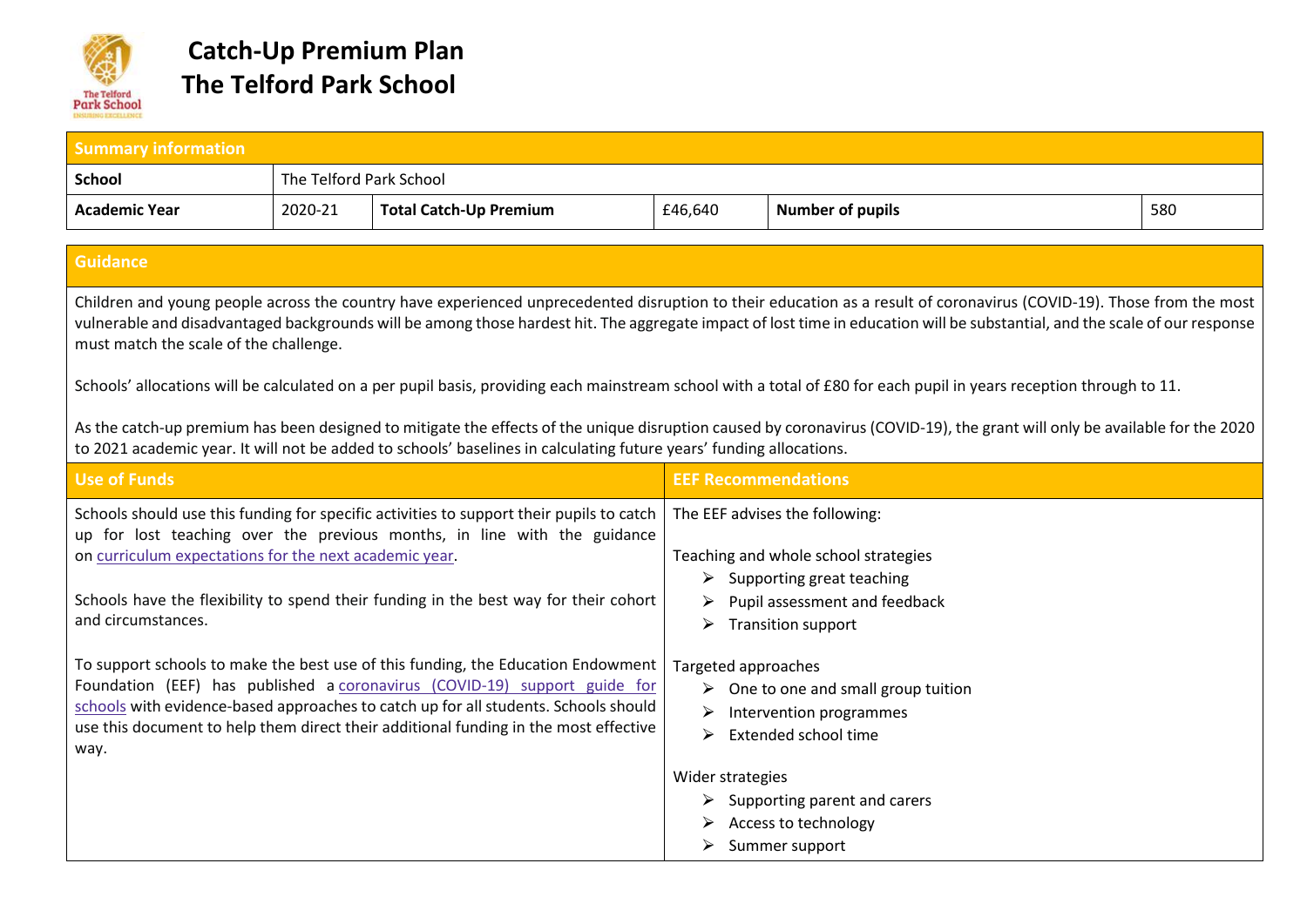**Following the school closure period and in response to the pandemic we set out the following principles:** 

1) Education is not optional.

- 2) We maintain our high expectations of all pupils.
- 3) We will implement an ambitious and broad curriculum from the start of the autumn term based on the educational needs of the students and builds towards a return to a normal curriculum in all subjects by the summer term 2021 at the latest.
- 4) We will not make assumptions about learning gaps.
- 5) Our child centred values continue to drive our decision making.
- 6) Remote education, where needed, is high quality and aligns as closely as possible with in-school provision.

| <b>Identified impact of lockdown</b> |                                                                                                                                                                                                                                                                                                                                                                                                                                                                                                                                                                                                                                                                                                                                                                                                                                                                                                                                                                                                                                                                                                                                                                                                                                                                                                                                                                                                                                                                                                                                                                                                                                                                                                                                                                                                                                                                                                                                                                                                                                                                                                                                                                                                                                                                                                                                                                                                                                                                                                                                                                                                                                                                                                                                                                                                                                                                                                                                                                                                                                                                                                                                                                                                                                                                                                                                                                                                                                                                                                                          |
|--------------------------------------|--------------------------------------------------------------------------------------------------------------------------------------------------------------------------------------------------------------------------------------------------------------------------------------------------------------------------------------------------------------------------------------------------------------------------------------------------------------------------------------------------------------------------------------------------------------------------------------------------------------------------------------------------------------------------------------------------------------------------------------------------------------------------------------------------------------------------------------------------------------------------------------------------------------------------------------------------------------------------------------------------------------------------------------------------------------------------------------------------------------------------------------------------------------------------------------------------------------------------------------------------------------------------------------------------------------------------------------------------------------------------------------------------------------------------------------------------------------------------------------------------------------------------------------------------------------------------------------------------------------------------------------------------------------------------------------------------------------------------------------------------------------------------------------------------------------------------------------------------------------------------------------------------------------------------------------------------------------------------------------------------------------------------------------------------------------------------------------------------------------------------------------------------------------------------------------------------------------------------------------------------------------------------------------------------------------------------------------------------------------------------------------------------------------------------------------------------------------------------------------------------------------------------------------------------------------------------------------------------------------------------------------------------------------------------------------------------------------------------------------------------------------------------------------------------------------------------------------------------------------------------------------------------------------------------------------------------------------------------------------------------------------------------------------------------------------------------------------------------------------------------------------------------------------------------------------------------------------------------------------------------------------------------------------------------------------------------------------------------------------------------------------------------------------------------------------------------------------------------------------------------------------------------|
| <b>Teaching and</b><br>Learning      | During the first lockdown period, pupils were provided with remote learning that focused upon continuing, as closely as possible, the in-school<br>curriculum provision. The level of engagement varied depending upon their year group and personal circumstances. All departments on returning<br>to school in September 2020 ran a recovery curriculum for 2 weeks that would be used to identify misconceptions and gaps in knowledge.<br>Following analysis of their findings, curriculum models have been adapted to ensure these gaps in invaluable knowledge and skills are being<br>addressed. The pandemic has presented further challenges upon the ending of lockdown and returning to full opening in September 2020.<br>Significant changes have been made to meet government guidance and ensure that staff can address the impact of lockdown on pupils learning.<br>New Teaching Model - 1. The Mobile Teacher. To meet government guidance and ensure that pupils are kept within their year group bubbles,<br>Telford Park has adopted a mobile teacher model. This model requires the pupils to stay within their allocated zones and teachers to be mobile. This<br>is a significant change from pre-Covid when we followed a traditional model of fixed department areas and mobile pupils moving to different lessons<br>around the school. In addition to this, subject areas have also been required to pool essential resources and reallocate store cupboards to year group<br>zones. Additionally, we have adapted our 4 to start and 4 to finish model which supports a smooth start and end of lessons. READ 45 is used for KS<br>3 to develop positive learning habits and routines. These changes have meant that teachers are under increased pressure and are having to be<br>extremely adaptable as new routines are established. To support staff during this time, we have taken active steps to reduce workload by adopting<br>a whole class feedback model and reducing the number of meetings.<br>New Teaching model - 2. Teaching from the Front. To meet government guidance and support staff in maintaining a 2m distance from pupils during<br>lessons, Telford Park have adopted a Teach from the Front Model. This model builds upon our focus of Direct Instruction and the explicit teaching of<br>knowledge. It has meant that teachers must adopt a new approach to offering feedback in lessons to check for understanding and address<br>misconceptions in pupils learning.<br>Direct Instruction - scaffolding and modelling - Having been identified as the model we have adopted; effective direct instruction requires teachers<br>as the experts to use scaffolding and modelling strategies to ensure learning is broken down and expectations made clear. This is particularly essential<br>having returned from lockdown with pupils having missed nearly 6 months of face to face teaching.<br>Effective Feedback - To support teachers with their current workloads and as they adapt to a new normal way of working, a new model for feedback<br>and marking has been adopted. A Whole Class Feedback model has been adopted which allows teachers to identify misconceptions, make a diagnosis<br>of any lost learning and offer appropriate next steps for pupils to progress their learning.<br>Recall and Retrieval practice of invaluable knowledge - To support teachers to revisit prior learning, we are looking to further embed our focus upon |
|                                      | recall and retrieval practice. At key stage 3 gaps in English and Maths have been given particular attention. Teaching of key knowledge and skills<br>from key stage 2 curriculum has been a priority. Assessment strategies have also helped to identify those pupils who will require catch up<br>intervention. At key stage 4, pupils have not had the opportunity to experience mock examinations that would better prepare them for their final                                                                                                                                                                                                                                                                                                                                                                                                                                                                                                                                                                                                                                                                                                                                                                                                                                                                                                                                                                                                                                                                                                                                                                                                                                                                                                                                                                                                                                                                                                                                                                                                                                                                                                                                                                                                                                                                                                                                                                                                                                                                                                                                                                                                                                                                                                                                                                                                                                                                                                                                                                                                                                                                                                                                                                                                                                                                                                                                                                                                                                                                     |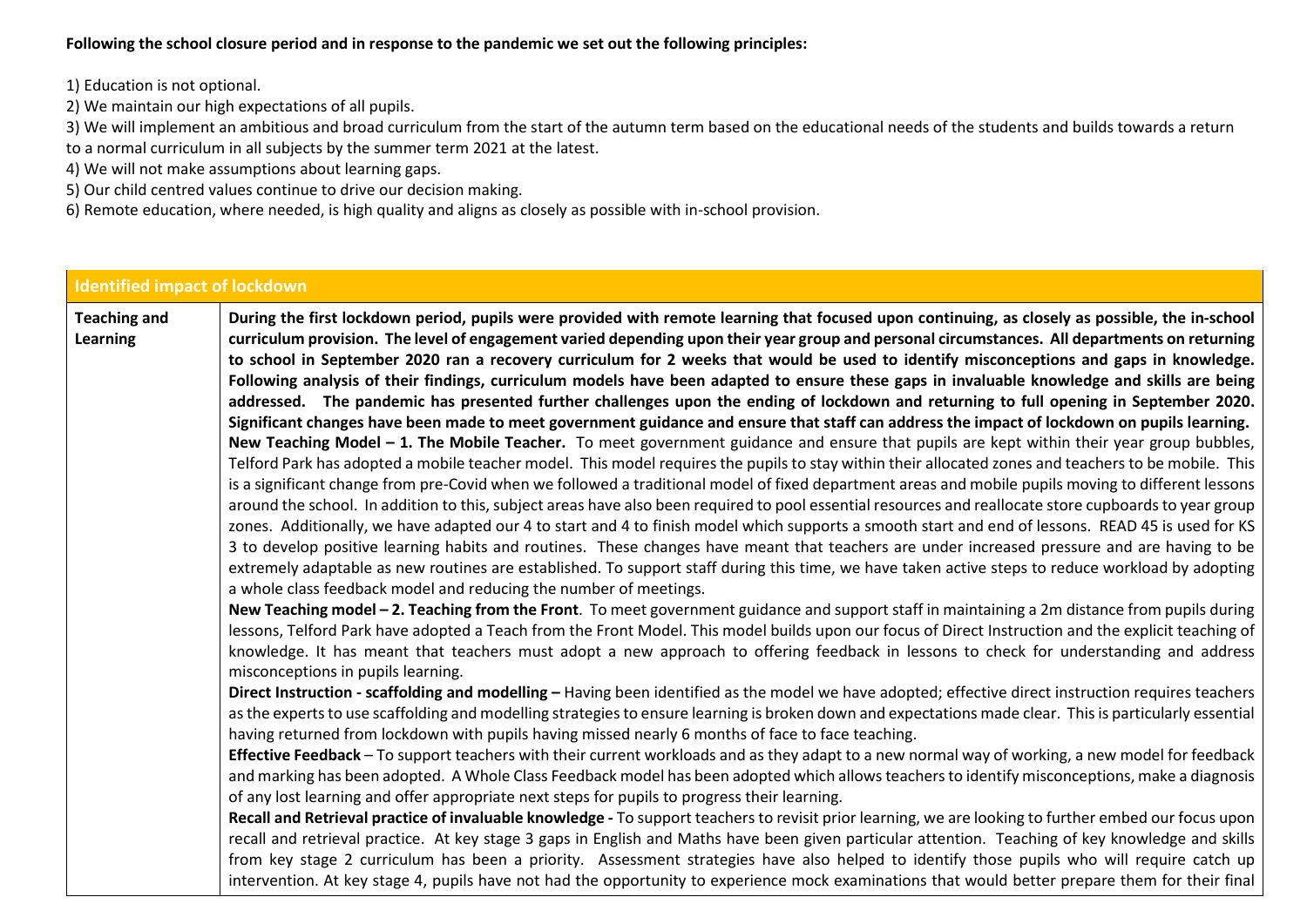|                                              | scaffolding of tasks/activities.                    | examinations in the summer 2021. A focus upon revision skills and exam preparation will need to be addressed to equip pupils for their formal exam<br>season. Revisiting our focus upon Rosenshines Principles of Instruction will build in opportunities to embed daily review, small steps learning and<br>Remote learning - CPD with a toolkit / Live lessons on Microsoft Teams /working group of experts - Telford Park has moved towards a remote<br>learning model that seeks to offers all pupils an online learning platform. We are using Microsoft Teams to offer live lessons, pre-recorded activities<br>and clinics. Teaching lessons that mirror our in-school provision on Microsoft Teams has required a significant investment in time and CPD to ensure<br>all staff are skilled in online teaching. The model also considers the range of possibilities that may arise, teachers self-isolating, individual pupils or<br>whole class/year group bubbles. We are also delivering an off-line provision for those pupils who do not have access to online resources.<br>Professional Development and self-improvement - Telford Park are working closely with their trust the Community Academies Trust on a<br>professional development model that supports individual growth and drives whole school improvement. |
|----------------------------------------------|-----------------------------------------------------|---------------------------------------------------------------------------------------------------------------------------------------------------------------------------------------------------------------------------------------------------------------------------------------------------------------------------------------------------------------------------------------------------------------------------------------------------------------------------------------------------------------------------------------------------------------------------------------------------------------------------------------------------------------------------------------------------------------------------------------------------------------------------------------------------------------------------------------------------------------------------------------------------------------------------------------------------------------------------------------------------------------------------------------------------------------------------------------------------------------------------------------------------------------------------------------------------------------------------------------------------------------------------------------------------------------------------------------|
| <b>Pupil progress</b>                        | and well-being.<br>Year 7: 35% require intervention | During lockdown pupils of key workers and vulnerable pupils attended school and received a broad education including a focus on mental health<br>Star reading test data from early September shows:<br>Year 8: Sept 2019 - Yr7 - 52% required intervention / Sept 2020 - Yr8 - 46% require intervention<br>Year 9: Sept 2019 - Yr8 - 34% required intervention / Sept 2020 - Yr9 - 35% require intervention<br>Year 10: Sept 2019 - Yr9 - 29% required intervention / Sept 2020 - Yr10 - 34% require intervention<br>Year 11: Sept 2019 - Yr10 - 29% required intervention / Sept 2020 - Yr11 - 17% require intervention<br>Data shows that students requiring intervention has stayed broadly the same. Year 10 has shown less stability than other year groups which may<br>explain the increase in students requiring intervention.                                                                                                                                                                                                                                                                                                                                                                                                                                                                                                |
|                                              | Year Group<br>8<br>9<br>10<br>11<br>Total           | Number of children identified who do not<br>have access to a laptop/tablet of their own at<br>home<br>17 (3 no wifi)<br>31 (2 no wifi)<br>19 (no wifi 3)<br>23 (1 no wifi)<br>4 (0 no wifi)<br>94                                                                                                                                                                                                                                                                                                                                                                                                                                                                                                                                                                                                                                                                                                                                                                                                                                                                                                                                                                                                                                                                                                                                     |
| Attitudes,<br>behaviour and<br>mental health |                                                     | The impact of lockdown on the mental health of young people has been significant, our pupils are reporting more concerns around worry, anxiety<br>and distress and as a consequence there has also been an increase in associated comorbidities such as self-harm. As a school we have a high pupil<br>number that report concerns around mental health. There is an above average percentage of our cohort that have experienced a significant number<br>of Adverse Childhood Experiences. This pandemic has put a substantial strain on many of these young people who are already struggling with their<br>mental health, because of traumatic experiences, social isolation, a loss of routine and a breakdown in formal and informal support. The learning<br>time lost during lock down is impacting upon the mental health of our year 11 students who have raised concerns around their examinations and the<br>effect that their lost learning time will have upon their outcomes.                                                                                                                                                                                                                                                                                                                                           |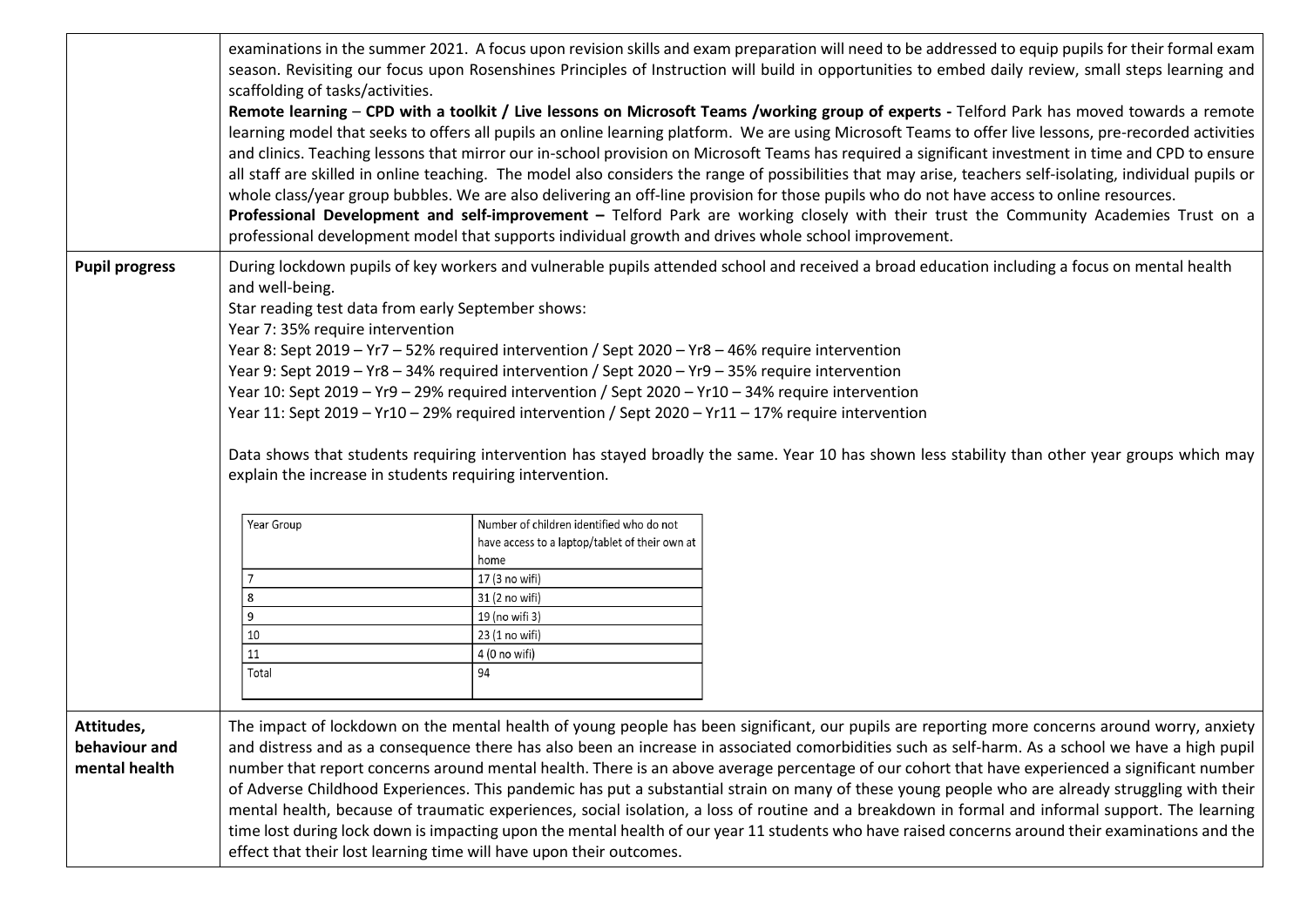|             | The impact of lockdown is most apparent in year 7 where our pupils that were identified as requiring additional transition have not been able to<br>benefit from this needed higher level of support. For these pupils, the end of phase transition was going to pose challenges however with so much<br>time away from education beforehand, no natural closure from primary school and their additional needs have impacted.<br>Some pupils are struggling to self-regulate due to the difficult circumstances that we find ourselves in, with the change in timetabling, following<br>safety procedures and so much time spent away from education, the effects of this set of circumstances can manifest in some challenging behaviours.<br>The second lockdown has increased this level of anxiety.                                                                                                                                                                                                                                                                                                                                                    |          |                              |          |
|-------------|-------------------------------------------------------------------------------------------------------------------------------------------------------------------------------------------------------------------------------------------------------------------------------------------------------------------------------------------------------------------------------------------------------------------------------------------------------------------------------------------------------------------------------------------------------------------------------------------------------------------------------------------------------------------------------------------------------------------------------------------------------------------------------------------------------------------------------------------------------------------------------------------------------------------------------------------------------------------------------------------------------------------------------------------------------------------------------------------------------------------------------------------------------------|----------|------------------------------|----------|
| <b>SEND</b> | The impact of lockdown has been significant for a number of pupils within the school and there are individual examples of SEND pupils who have<br>found returning to school very difficult. Pupils with diagnosis or traits of ASC have found returning particularly difficult. Some of these pupils have<br>still not returned on a full-time basis. It has been challenging for pupils with SEMH difficulties to keep to year group bubbles. Particularly pupils with<br>a diagnosis or traits of ADHD, who are seeking a historical 'safe space'. Some pupils who have identified cognition and learning needs have found the<br>lockdown period very difficult, particularly groups of pupils who have a social care need and did not necessarily have the support they need from a<br>physical class teachers. Pupils with barriers to learning in reading, spelling, and processing found home learning very difficult.<br>Since September 2020 two-year groups have been sent home for a mandatory period of isolation. Remote learning was relaunched, and pupil<br>engagement was very positive. Results of pupil group engagement are as follows: |          |                              |          |
|             | Year 8                                                                                                                                                                                                                                                                                                                                                                                                                                                                                                                                                                                                                                                                                                                                                                                                                                                                                                                                                                                                                                                                                                                                                      |          | Year 10                      |          |
|             | Number of pupils                                                                                                                                                                                                                                                                                                                                                                                                                                                                                                                                                                                                                                                                                                                                                                                                                                                                                                                                                                                                                                                                                                                                            | 119      | Number of pupils             | 103      |
|             | Number of pupils engaged                                                                                                                                                                                                                                                                                                                                                                                                                                                                                                                                                                                                                                                                                                                                                                                                                                                                                                                                                                                                                                                                                                                                    | 75 (63%) | Number of pupils engaged     | 77 (75%) |
|             | Of which are SEN                                                                                                                                                                                                                                                                                                                                                                                                                                                                                                                                                                                                                                                                                                                                                                                                                                                                                                                                                                                                                                                                                                                                            | 21 (64%) | Of which are SEN             | 23 (59%) |
|             | Of Which are PP                                                                                                                                                                                                                                                                                                                                                                                                                                                                                                                                                                                                                                                                                                                                                                                                                                                                                                                                                                                                                                                                                                                                             | 39 (53%) | Of Which are PP              | 34 (74%) |
|             |                                                                                                                                                                                                                                                                                                                                                                                                                                                                                                                                                                                                                                                                                                                                                                                                                                                                                                                                                                                                                                                                                                                                                             |          |                              |          |
|             | <b>Number of pupils not engaged</b>                                                                                                                                                                                                                                                                                                                                                                                                                                                                                                                                                                                                                                                                                                                                                                                                                                                                                                                                                                                                                                                                                                                         | 46 (37%) | Number of pupils not engaged | 26(25%)  |
|             | Of which are SEN                                                                                                                                                                                                                                                                                                                                                                                                                                                                                                                                                                                                                                                                                                                                                                                                                                                                                                                                                                                                                                                                                                                                            | 12 (36%) | Of which are SEN             | 16 (41%) |
|             | Of which are PP                                                                                                                                                                                                                                                                                                                                                                                                                                                                                                                                                                                                                                                                                                                                                                                                                                                                                                                                                                                                                                                                                                                                             | 34 (47%) | Of which are PP              | 12 (26%) |
|             | The data across two groups does suggest that on average SEND pupils are less likely to engage in remote learning when compared to their non-SEND                                                                                                                                                                                                                                                                                                                                                                                                                                                                                                                                                                                                                                                                                                                                                                                                                                                                                                                                                                                                            |          |                              |          |
|             | peers.                                                                                                                                                                                                                                                                                                                                                                                                                                                                                                                                                                                                                                                                                                                                                                                                                                                                                                                                                                                                                                                                                                                                                      |          |                              |          |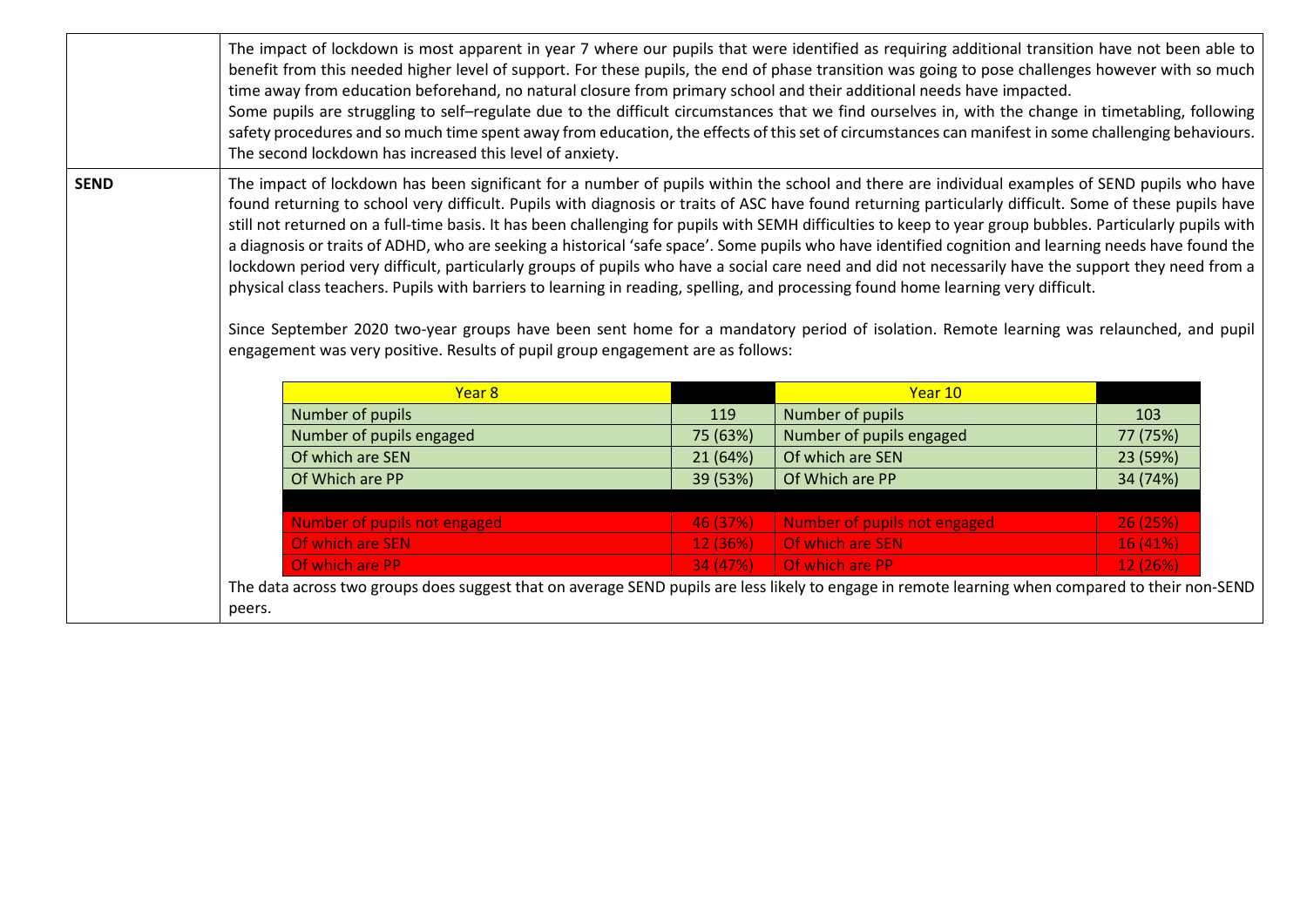**Planned expenditure -** The headings below are grouped into the categories outlined in the Education Endowment Foundation's coronavirus support guide for schools)

| i. Teaching and whole-school strategies - High quality teaching for all                                                                                                                                                                  |                                                                                                                                                                                                                        |                                                                                                                                                                                                                                                                                                                                       |                   |                        |  |  |  |
|------------------------------------------------------------------------------------------------------------------------------------------------------------------------------------------------------------------------------------------|------------------------------------------------------------------------------------------------------------------------------------------------------------------------------------------------------------------------|---------------------------------------------------------------------------------------------------------------------------------------------------------------------------------------------------------------------------------------------------------------------------------------------------------------------------------------|-------------------|------------------------|--|--|--|
| <b>Desired outcome</b>                                                                                                                                                                                                                   | Chosen approach and anticipated cost                                                                                                                                                                                   | Impact (once reviewed)                                                                                                                                                                                                                                                                                                                | <b>Staff lead</b> | <b>Review</b><br>date? |  |  |  |
| <b>High profile CPD</b>                                                                                                                                                                                                                  |                                                                                                                                                                                                                        |                                                                                                                                                                                                                                                                                                                                       |                   |                        |  |  |  |
| Upskill staff in how to teach and<br>support pupils from the 'front of the<br>room'.<br>Introduce a whole class feedback<br>model. This is integral to identifying<br>misconceptions and diagnosis of lost<br>learning.                  | Whole staff CPD during Monday meeting cycle and<br>allocated time on PD Days.<br>Best practice to be identified through Walkthrus.<br>Sharing of best practice in whole school and<br>departmental meetings.           | Staff are now highly skilled in direct instruction<br>techniques and are confident in delivering high quality<br>learning experiences for all pupils.<br>Staff are skilled in how to offer highly effective<br>feedback to pupils during lessons. This feedback<br>addresses misconceptions and identifies next steps in<br>learning. | <b>RPO</b>        | March<br>2021          |  |  |  |
| Revisit Rosenshines principles of<br>instruction (explicit teaching) including<br>daily review & monthly review,<br>introduce new material in small steps<br>and scaffolding.                                                            |                                                                                                                                                                                                                        | Recall and retrieval opportunities are embedded in<br>lessons. Pupils can master and become fluent in the<br>most valuable knowledge and skills identified in<br>subject curriculums.                                                                                                                                                 |                   |                        |  |  |  |
| Revisit recall and retrieval practice to<br>ensure this is embedded.                                                                                                                                                                     |                                                                                                                                                                                                                        | Staff are confident in delivering a blended learning<br>model, which includes live online lessons using<br>MTeams.                                                                                                                                                                                                                    |                   |                        |  |  |  |
| Remote learning live lessons should<br>mirror where possible in school<br>practice. Introduce a 'toolkit' for staff<br>for remote learning.                                                                                              | <b>No additional costs</b>                                                                                                                                                                                             | Telford Park has a strategically planned development<br>model that successfully supports staff in self-<br>improvement and drives whole school improvement.                                                                                                                                                                           |                   |                        |  |  |  |
| Develop opportunities for Professional<br>Development and self-improvement as<br>part of the CPD programme.                                                                                                                              |                                                                                                                                                                                                                        |                                                                                                                                                                                                                                                                                                                                       |                   |                        |  |  |  |
| Routines to engage pupils in learning                                                                                                                                                                                                    |                                                                                                                                                                                                                        |                                                                                                                                                                                                                                                                                                                                       |                   |                        |  |  |  |
| Re-establish routines including our 4 2<br>start and 4 to finish at the start at the<br>end of each lesson. READ45 for KS3 as<br>part of this routine. This will lead to the<br>development of positive learning habits<br>and routines. | CPD delivered to all staff on re-establishment of<br>routines.<br>Email reminders to be sent.<br>READ 45 reset email to be shared.<br>15 new devices for breaktime quizzing to be purchased<br>for the school library, | Reading culture is restabilised in school.<br>Pupils continued to make accelerated progress by<br>quizzing more often and increasing their reading ages.                                                                                                                                                                              | <b>PGO</b>        | March<br>2021          |  |  |  |
|                                                                                                                                                                                                                                          | <b>No additional costs</b>                                                                                                                                                                                             |                                                                                                                                                                                                                                                                                                                                       |                   |                        |  |  |  |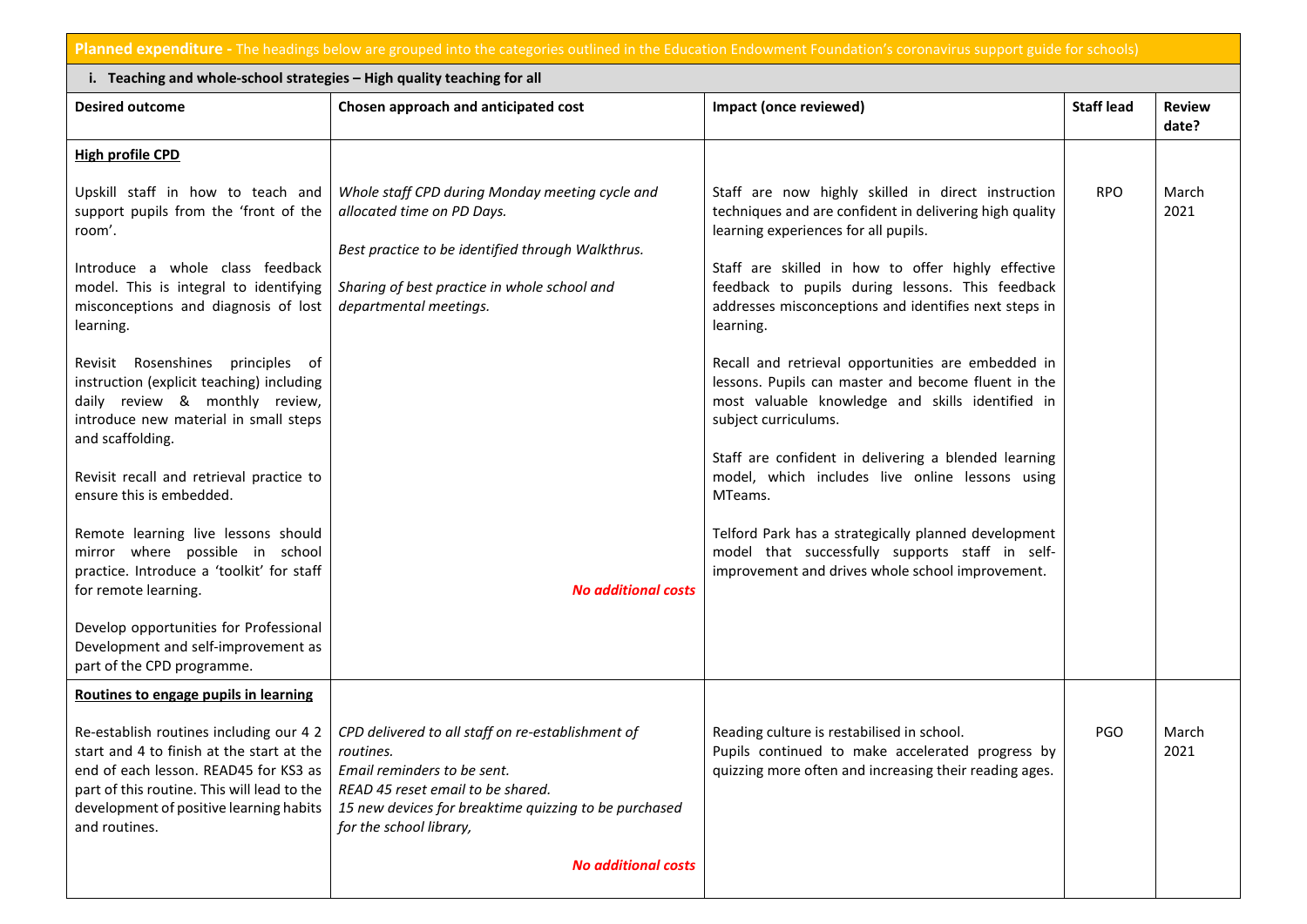| <b>Assessment</b><br><b>Baseline</b><br>assessment<br>of<br>pupils<br>completed using low stakes formative<br>assessment.<br>Positive<br>language<br>encouraged. Summative assessment to<br>inform 2. Targeted academic support. | Whole school CPD for all staff<br>Middle leaders meeting<br><b>No additional costs</b>                                                                                                                                        | Over a 2-week period, low stakes assessments were<br>used to assess pupil gaps in learning. With the<br>information from these assessments, teachers were<br>able to plan next steps in pupils learning before moving<br>on in the curriculum.                                                                                                                                                     | <b>PGO</b> | March<br>2021 |
|----------------------------------------------------------------------------------------------------------------------------------------------------------------------------------------------------------------------------------|-------------------------------------------------------------------------------------------------------------------------------------------------------------------------------------------------------------------------------|----------------------------------------------------------------------------------------------------------------------------------------------------------------------------------------------------------------------------------------------------------------------------------------------------------------------------------------------------------------------------------------------------|------------|---------------|
| Refined CPD - T & L guidance for remote<br>learning/ICT CPD                                                                                                                                                                      |                                                                                                                                                                                                                               |                                                                                                                                                                                                                                                                                                                                                                                                    |            |               |
| To support the remote learning plan<br>staff CPD to develop Microsoft teams<br>to ensure remote learning is of high<br>quality and staff are prepared for each<br>eventuality.                                                   | Remote learning plan reviewed after isolation periods of<br>year 10 and year 8<br>CPD planned to improve remote learning provision<br>following feedback from staff, parents/carers and pupils.<br><b>No additional costs</b> | Feedback from parents, pupils and staff showed that it<br>would be preferable for pupils to attend their full<br>timetabled lessons, taught by their own teachers<br>rather than being taught in their year groups.<br>Staff CPD focused on effective delivery of remote<br>teaching where staff enhanced their technological                                                                      | <b>PGO</b> | March<br>2021 |
|                                                                                                                                                                                                                                  |                                                                                                                                                                                                                               | skills, in addition to applying whole school strategies to<br>online learning.<br>All remote lessons have a clear structure for staff to                                                                                                                                                                                                                                                           |            |               |
|                                                                                                                                                                                                                                  |                                                                                                                                                                                                                               | follow. These are in line with the whole school<br>strategies we have embedded prior to lockdown:<br>$\checkmark$ Direct Instruction - to enhance previously<br>embedded strategies built on the idea that the<br>teacher is the expert.<br>$\checkmark$ Recall of prior learning.<br>$\checkmark$ Knowledge sequencing - new material is delivered<br>in small steps. Make explicit knowledge and |            |               |
|                                                                                                                                                                                                                                  |                                                                                                                                                                                                                               | skills/application goals.<br>$\checkmark$ Regular review and recall opportunities to build<br>fluency and mastery of invaluable knowledge/skills.<br>$\checkmark$ AFL (Assessment for learning) strategies - quiz,<br>recall questions, low stakes tests, questioning.<br>√ Practice using scaffolding/modelling to allow all<br>pupils to access learning/work independently.                     |            |               |
|                                                                                                                                                                                                                                  |                                                                                                                                                                                                                               | Walkthrus were completed over a period of 2 weeks in<br>January 2021 by SLT and Lead Practitioners. Over 30<br>lessons were remotely observed, including all year<br>groups from 7-11 and all subject areas ranging from<br>English, History, Maths, Computer Science and Health<br>and Social Care. This enabled bespoke support to be                                                            |            |               |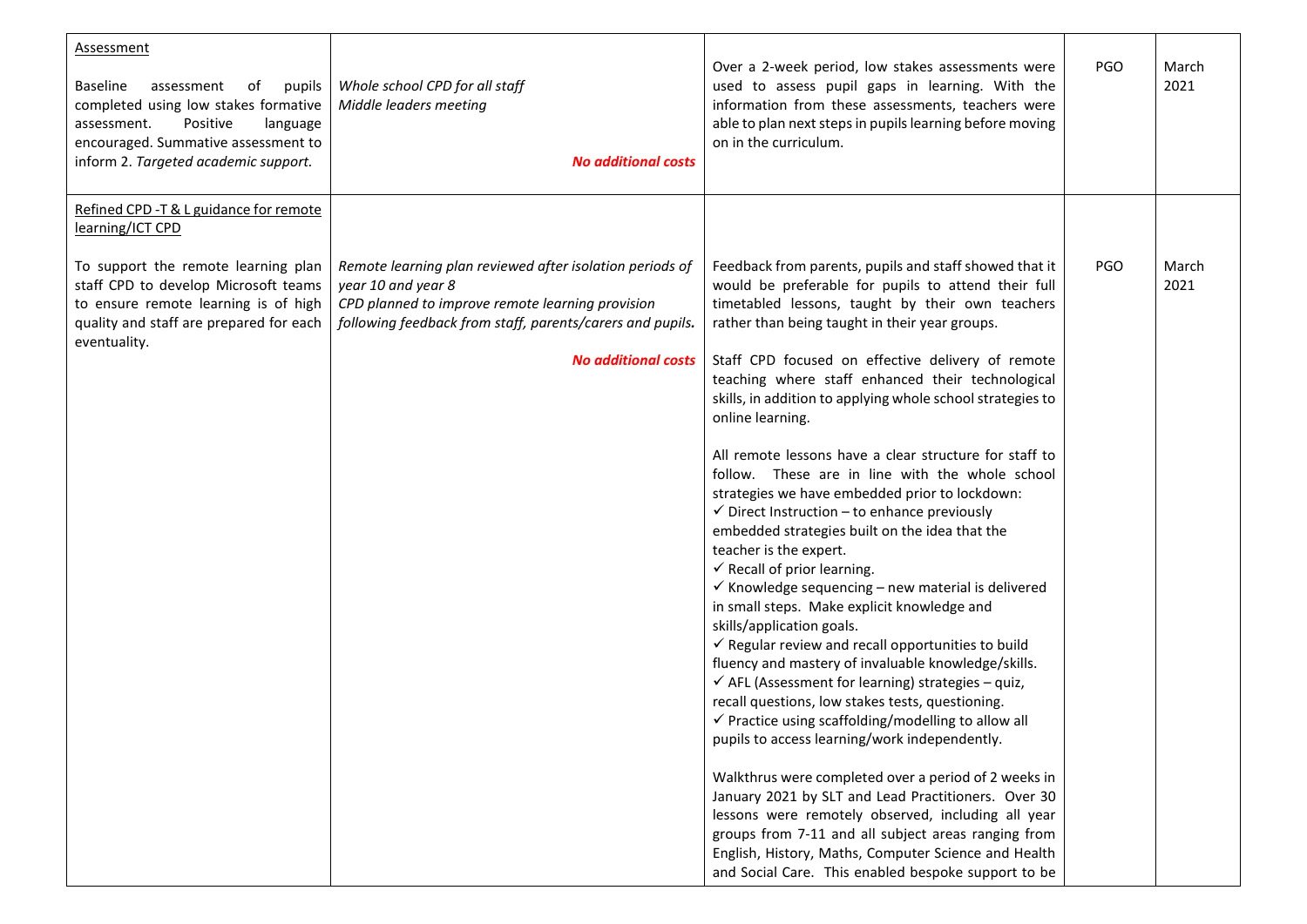promptly provided to any staff and areas for whole school development to be identified.

In response to government guidance we:

**Set assignments so that pupils have meaningful and ambitious work each day in a number of different subjects:**

*Walkthrus demonstrated that the pace and challenge in lessons continues to be appropriate for pupils. Activities and tasks being set were in line with curriculum provision/maps. Most resources were easily accessible for pupils and clear and easy to follow.* 

**Provide frequent, clear explanations of new content, delivered by a teacher or through high-quality curriculum resources or videos:**

*Walkthrus demonstrated that teachers continue to have high expectations and that a positive dialogue is evident between teacher and pupils in most lessons. When done well, teacher led explanations introduced and developed new content, with opportunities to check for understanding with pupils.* 

*In the best lessons, the knowledge sequencing slide made explicit the knowledge and skills pupils will be taught. New learning is broken down into small steps and regular opportunities to recall knowledge and check for understanding are built in. Pupils are also given time to practice and a review progress during the lesson.* 

*In most lessons, scaffolding and modelling are used by teachers to help develop pupils understanding. Some teachers are making effective use of visualisers to model new content for pupils.* 

**Enable teachers to adjust the pace or difficulty of what is being taught in response to questions or assessments, including, where necessary, revising material or simplifying explanations to ensure pupils' understanding**:

*Recall and retrieval practice was a strong feature of most lessons. Teachers use the outcome of such practice to make any necessary adjustments, or to reteach the appropriate knowledge/skills.* 

*Using direct instruction, teacher explanations were clear and easy to follow. Most teachers used effective questioning to check for understanding and review*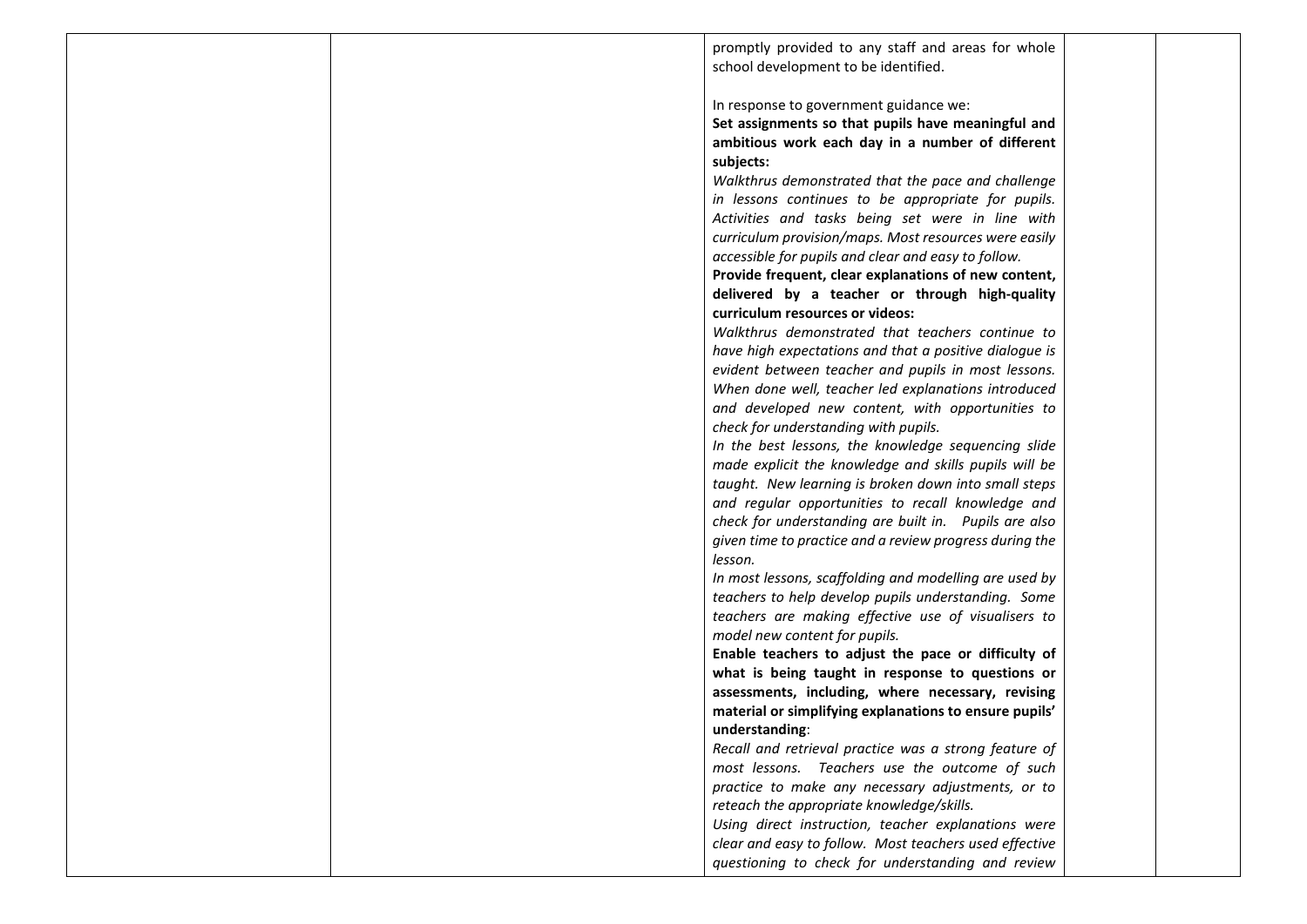|                                                                                                                                                                             |                                           |                                                                                                                                                                                                              | learning at regular intervals. This helps to identify<br>misconceptions and make any necessary adaptions.<br>Gauge how well pupils are progressing through the<br>curriculum using questions and other suitable tasks,<br>and provide feedback, at least weekly, using digitally<br>facilitated or whole-class feedback<br>where<br>appropriate:<br>In most lessons pupils actively participate, which<br>provides an opportunity to check for understanding.<br>Teachers adjusted the pace and challenge accordingly<br>if it was appropriate to do so.<br>Formative<br>assessment/feedback in lessons using unmuting<br>/hands up/team chats is being actively encouraged.<br>Where pupils have uploaded work for their teachers,<br>feedback is being offered to identify WWW/EBI and any<br>necessary adjustments/revision of material for future<br>learning.                                                                                                                                                                                                                                                                                                                                                              |            |                 |
|-----------------------------------------------------------------------------------------------------------------------------------------------------------------------------|-------------------------------------------|--------------------------------------------------------------------------------------------------------------------------------------------------------------------------------------------------------------|---------------------------------------------------------------------------------------------------------------------------------------------------------------------------------------------------------------------------------------------------------------------------------------------------------------------------------------------------------------------------------------------------------------------------------------------------------------------------------------------------------------------------------------------------------------------------------------------------------------------------------------------------------------------------------------------------------------------------------------------------------------------------------------------------------------------------------------------------------------------------------------------------------------------------------------------------------------------------------------------------------------------------------------------------------------------------------------------------------------------------------------------------------------------------------------------------------------------------------|------------|-----------------|
| <b>Access to technology</b><br>Establish number of pupils with access.<br>ICT Leads develop a 'equipment loan'<br>strategy. Investment in infrastructure<br>as appropriate. | Year Group<br>8<br>9<br>10<br>11<br>Total | Number of children identified who do not<br>have access to a laptop/tablet of their own at<br>home<br>17 (3 no wifi)<br>31 (2 no wifi)<br>19 (no wifi 3)<br>23 (1 no wifi)<br>4 (0 no wifi)<br>94<br>£25,000 | Since DFE laptops became available, all pupils who<br>were unable to access the internet from home were<br>provided with a device.<br>This meant that when the national lockdown occurred<br>in January and February, the school was able to<br>immediately move to remote learning. At this point<br>further students were identified as not having access<br>and were able to be loaned devices immediately.<br>A total of 183 devices were loaned out to pupils<br>between January and February, the majority of which,<br>pupils would be able to keep for the long term.<br>The school was able to supply pupils with no WIFI with<br>sim cards either to be used in a mobile phone or with<br>dongles to enable a wireless connection to be made.<br>The SEND team worked directly with families to<br>support both the parents and pupils accessing the<br>school's remote provision. Where applicable<br>adaptations were made to the provision to ensure<br>pupils individual learning needs are met. The school<br>granted access for pupils to work in school to support<br>their needs where appropriate to ensure full access to<br>the remote learning provision and to provide direct<br>support to SEND pupils. | <b>PGO</b> | January<br>2021 |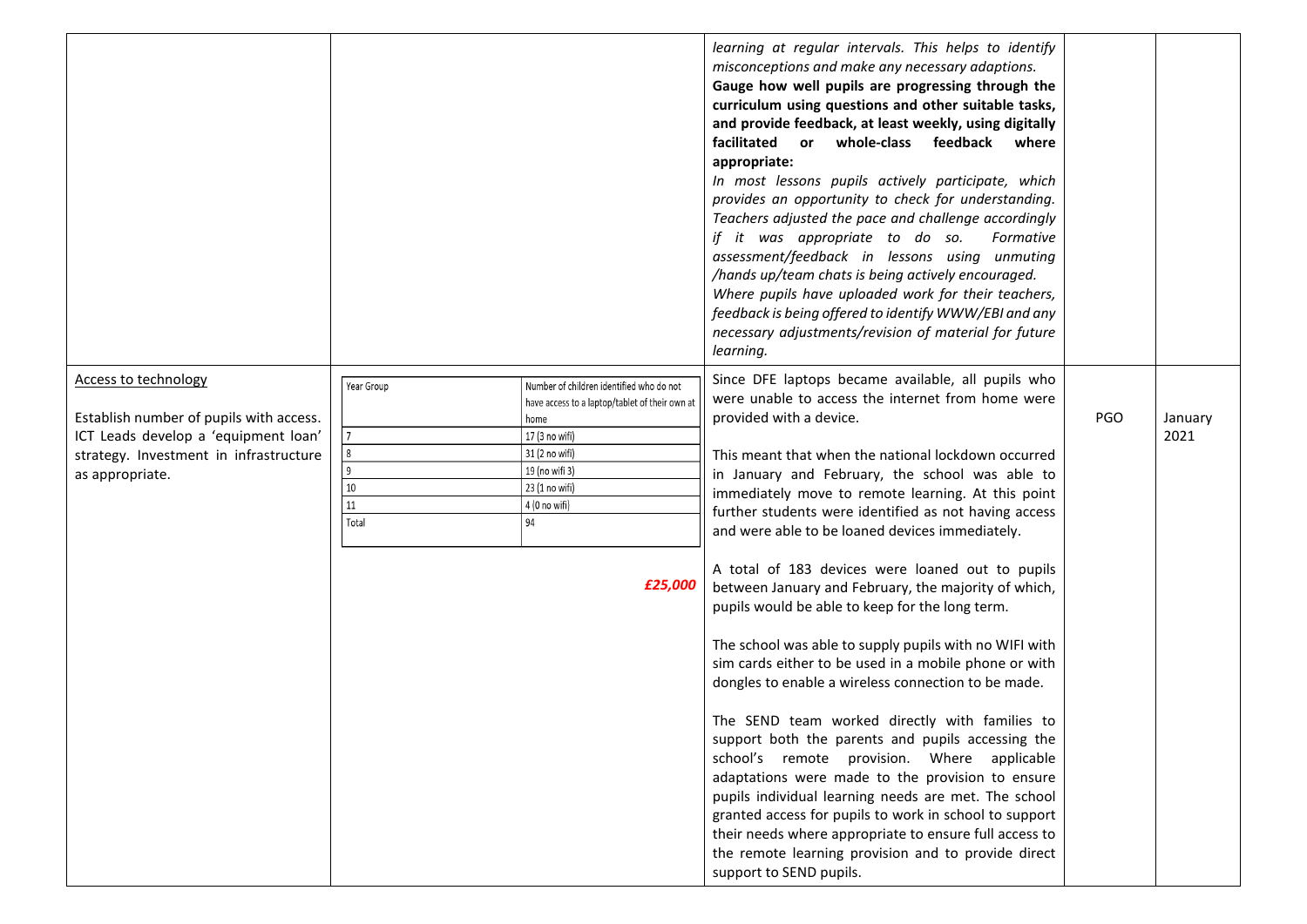| Staff workload<br><b>WCF</b><br>Introduce<br>feedback<br>model.<br>'mobile'<br>teaching.<br><b>Training</b><br>for<br>Reduction in the number of meetings. | Whole staff CPD during Monday meeting cycle and<br>allocated time on PD Days.<br><b>No additional cost</b>                                                                                 | Work life balance of staff is carefully considered, and<br>staff feel fully supported in delivering learning under<br>the C19 guidelines. The whole class feedback model is<br>now implemented.           | <b>RPO</b>                    | March<br>2021    |
|------------------------------------------------------------------------------------------------------------------------------------------------------------|--------------------------------------------------------------------------------------------------------------------------------------------------------------------------------------------|-----------------------------------------------------------------------------------------------------------------------------------------------------------------------------------------------------------|-------------------------------|------------------|
| Literacy across the curriculum<br>Use of PIXL unlock and research to<br>identify tier 2 high frequency words.                                              | Programme being developed through English<br>department for whole school vocabulary<br>£192                                                                                                | Our vocabulary programme has undergone rich<br>development over the last 6 months. It is due to be<br>launched to all staff in September 2021 having been<br>developed with the English team and DI lead. | PGO/DI<br>Programme<br>Leader | <b>July 2021</b> |
| Staff research group<br>Establish a working group to focus on<br>Remote/Blended learning and drive<br>use within lessons.                                  | Work closely with those staff that are confident in using<br>MTeams to deliver live online lessons.<br>Staff to deliver in-house CPD and share best practice.<br><b>No additional cost</b> | Telford Park develop a team of expert staff who lead<br>in-house training and development of the remote<br>learning provision.                                                                            | PGO/RPO                       | <b>July 2021</b> |
|                                                                                                                                                            |                                                                                                                                                                                            |                                                                                                                                                                                                           | <b>Total budgeted cost</b>    | £25,192          |

| ii.<br><b>Targeted approaches</b>                  |                                                                                                                                      |                                                             |                        |          |                                                                                                                                                                 |                   |                        |
|----------------------------------------------------|--------------------------------------------------------------------------------------------------------------------------------------|-------------------------------------------------------------|------------------------|----------|-----------------------------------------------------------------------------------------------------------------------------------------------------------------|-------------------|------------------------|
| <b>Desired outcome</b>                             | Chosen action/approach                                                                                                               |                                                             | Impact (once reviewed) |          |                                                                                                                                                                 | <b>Staff lead</b> | <b>Review</b><br>date? |
| Small group intervention                           |                                                                                                                                      |                                                             |                        |          |                                                                                                                                                                 |                   |                        |
| Appoint a whole school direct<br>instruction lead. | Direct instruction lead to develop the school's reading<br>and numeracy direct instruction programmes.<br>DI programme leader £1,975 |                                                             | achieving mastery.     |          | What the results show generally, is that the majority of<br>pupils who were enrolled on direct instruction<br>programmes were able to make progress towards and | PGO               | <b>July 2021</b>       |
| Introduce a numeracy direct                        | Numeracy lead will implement and deliver a broad,<br>balanced, relevant and differentiated numeracy                                  |                                                             |                        |          |                                                                                                                                                                 |                   |                        |
| instruction programme.                             | programme                                                                                                                            | Percentage of pupils making progress in each year<br>group: |                        |          |                                                                                                                                                                 |                   |                        |
|                                                    | <b>Numeracy lead plus TA backfill £15,098</b>                                                                                        | Year                                                        | Literacy               | Numeracy |                                                                                                                                                                 |                   |                        |
|                                                    | <b>Numeracy programme resources £10,544</b>                                                                                          |                                                             | 100                    | 92       |                                                                                                                                                                 |                   |                        |
|                                                    |                                                                                                                                      | 8                                                           | 100                    | 79       |                                                                                                                                                                 |                   |                        |
|                                                    |                                                                                                                                      | q                                                           | 100                    | 92       |                                                                                                                                                                 |                   |                        |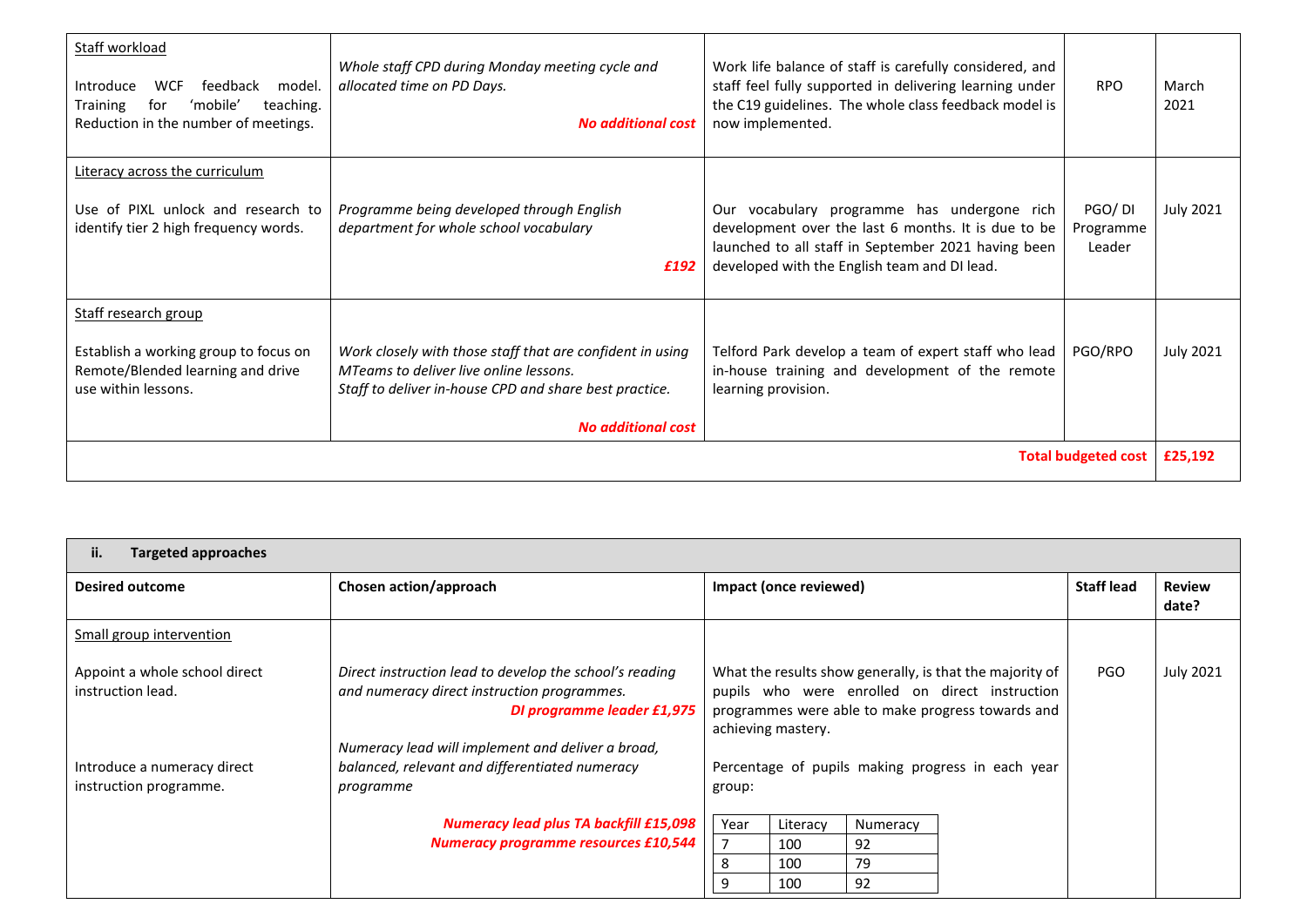| TA redeployed                                                                                                                                                                                                                                                                                                 |                                                                                                                                                                                                                                                                                                                                                                                                                                                                                                                                                                                                                                                                                   | The programme revealed that the next stage of<br>development is heavily focussed around vocabulary.<br>Techniques that have been used by teachers in the<br>delivery of the programmes will be incorporated into<br>the schemes of work for the future.                                                                                                                                                                                                                                                                                                                                                                                                                                                                                                                                                                                                                        |            |                  |
|---------------------------------------------------------------------------------------------------------------------------------------------------------------------------------------------------------------------------------------------------------------------------------------------------------------|-----------------------------------------------------------------------------------------------------------------------------------------------------------------------------------------------------------------------------------------------------------------------------------------------------------------------------------------------------------------------------------------------------------------------------------------------------------------------------------------------------------------------------------------------------------------------------------------------------------------------------------------------------------------------------------|--------------------------------------------------------------------------------------------------------------------------------------------------------------------------------------------------------------------------------------------------------------------------------------------------------------------------------------------------------------------------------------------------------------------------------------------------------------------------------------------------------------------------------------------------------------------------------------------------------------------------------------------------------------------------------------------------------------------------------------------------------------------------------------------------------------------------------------------------------------------------------|------------|------------------|
| Following a skills audit and 1-1<br>meetings establish a clear picture of<br>current provision. Appropriate actions<br>will then be recommended.                                                                                                                                                              | There are staff skills and interventions that are not<br>currently being run due to the capacity of current TA<br>commitments. These include:<br>ELSA Intervention (5 hours release across week)<br>EAL Intervention (5 hours release across week)<br>Year 7 Handwriting intervention (3 hours release per<br>week)<br>Touch Typing Pathway for year 8-11 (2 Hours release per<br>week)<br>Gardening Club/School Allotment (2 Hours release per<br>week).<br>£5,148<br>Realign in school provision to enable the role of SEND<br>Support Officer (Running the LINK) during PM sessions to<br>release Assistant SENCO to run 6 hours of intervention.<br><b>No additional cost</b> | ELSA intervention successful. ELSA member of staff able<br>to effectively make progress with 12 learners post<br>Vulnerable<br>lockdowns.<br>learners<br>successfully<br>transitioned back into fulltime education.<br>Year 7 Handwriting intervention not successful. 12<br>pupils enrolled on programme. Little evidence of<br>progression. Intervention ended early and pupils<br>moved onto Touch Typing Pathway sooner. Touch<br>typing pathway successful. 15 pupils enrolled on<br>programme and improved by an average of 21 words<br>per minute.<br>Gardening Club was moderately successful. Member of<br>staff was often redeployed owing to staff absence. Club<br>now moved to afterschool where intervention can<br>always run.<br>EAL intervention successful. TA has taken ownership of<br>operational lead and is making wider/whole school<br>contributions. | TOW        | <b>July 2021</b> |
| <b>Academic mentoring</b>                                                                                                                                                                                                                                                                                     |                                                                                                                                                                                                                                                                                                                                                                                                                                                                                                                                                                                                                                                                                   |                                                                                                                                                                                                                                                                                                                                                                                                                                                                                                                                                                                                                                                                                                                                                                                                                                                                                |            |                  |
| Apply to NTP for two academic mentors<br>(Maths/English/Science have been<br>identified as priority areas). Redeploy<br>current academic mentors to focus on<br>closing the gap $-$ each will focus on a<br>key stage. AHT student progress to lead<br>on tutoring as they have the whole<br>school overview. | Carry out pilot with small group of M/H ability year 10<br>pupils<br><b>No additional cost</b>                                                                                                                                                                                                                                                                                                                                                                                                                                                                                                                                                                                    | This was not piloted in this academic year, but planning<br>is in place for 2021-22.                                                                                                                                                                                                                                                                                                                                                                                                                                                                                                                                                                                                                                                                                                                                                                                           | <b>PGO</b> | <b>July 2021</b> |
| Targeted Intervention - Educating Kids<br>Outdoors                                                                                                                                                                                                                                                            |                                                                                                                                                                                                                                                                                                                                                                                                                                                                                                                                                                                                                                                                                   |                                                                                                                                                                                                                                                                                                                                                                                                                                                                                                                                                                                                                                                                                                                                                                                                                                                                                | <b>KSH</b> | <b>July 2021</b> |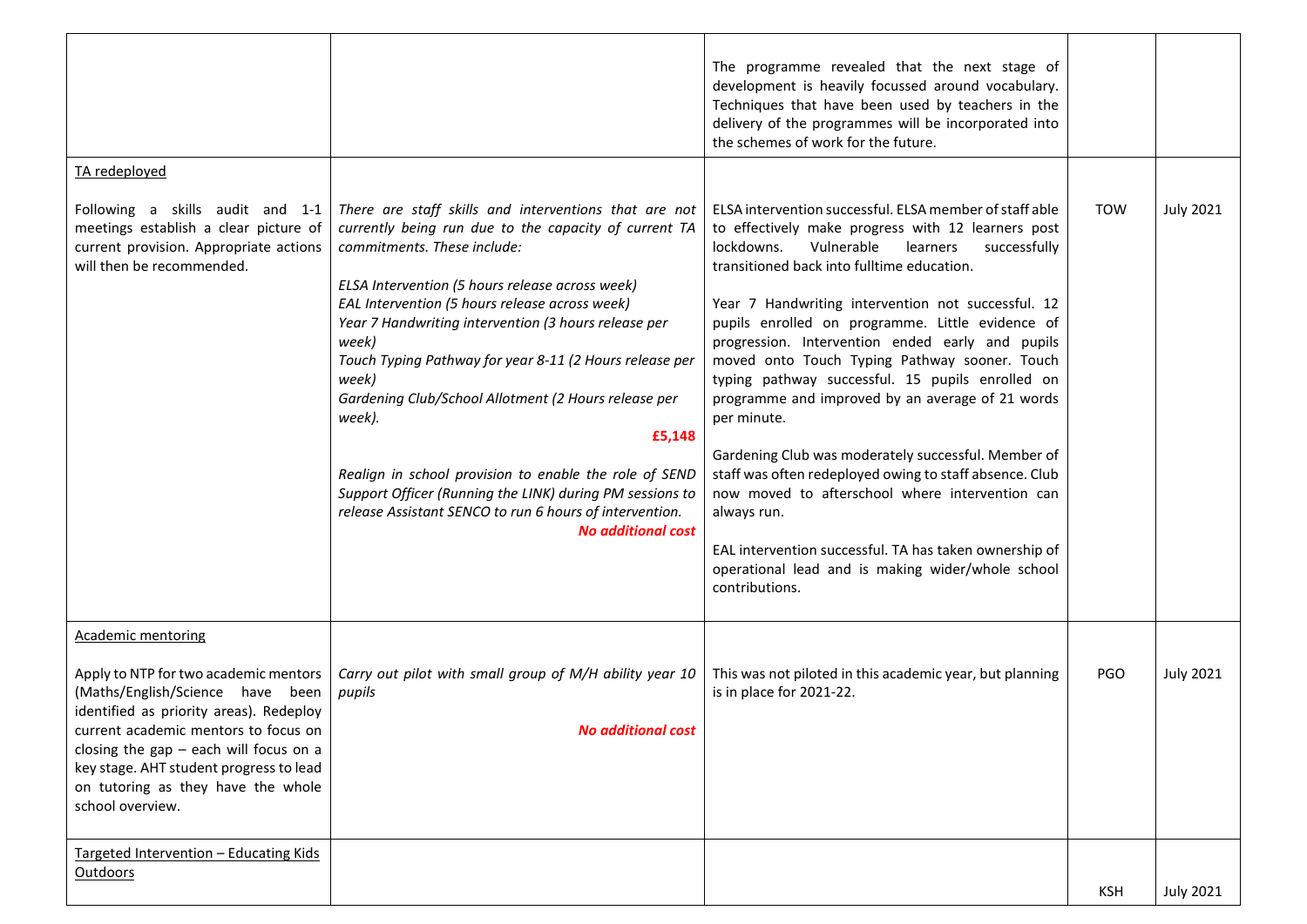| EKO to work with The Telford Park  <br>School to Develop an outdoor learning<br>site, supporting staff skill<br>and<br>confidence development in this area,<br>and by running weekly outdoor<br>learning sessions in school.<br>The outdoor learning will run as<br>targeted intervention for identified key<br>students and will be used as character<br>development to include resilience,<br>confidence, communication skills and<br>problem-solving. | (£) One full day a week - £250, match funded is £125 for<br>two terms - £4000. Equipment needed to run the<br>intervention - £1500. | Impact is positive. Initially aimed at 24 pupils EKO has<br>improved attendance of 18 of the 24 learners. Enrolled<br>pupils received less fixed term exclusions and C5<br>consequences when enrolled onto the programme.<br>Members of staff have been able to gain valuable CPD<br>but have also been able to forge positive relationships<br>with pupils in a less formal setting.<br>EKO has now been targeted at 48 learners into 21/22. 3<br>learners from the initial programme are to re-join the<br>programme as mentors to new groups of pupils. |                            |         |
|----------------------------------------------------------------------------------------------------------------------------------------------------------------------------------------------------------------------------------------------------------------------------------------------------------------------------------------------------------------------------------------------------------------------------------------------------------|-------------------------------------------------------------------------------------------------------------------------------------|------------------------------------------------------------------------------------------------------------------------------------------------------------------------------------------------------------------------------------------------------------------------------------------------------------------------------------------------------------------------------------------------------------------------------------------------------------------------------------------------------------------------------------------------------------|----------------------------|---------|
| EKO will work to 'up skill' our staff to<br>ensure sustainability and long term<br>impact providing the necessary training<br>and resources to continue to run<br>outdoor learning ourselves.<br>A grant has been secured by the<br>Walker Trust, this funding will cover<br>the cost of the first term and enable<br>matched funding for the second two<br>terms.                                                                                       | £0 (£3,200 charitable donation)<br><b>Whole Funding Covered by Harry Walker Trust</b>                                               |                                                                                                                                                                                                                                                                                                                                                                                                                                                                                                                                                            |                            |         |
|                                                                                                                                                                                                                                                                                                                                                                                                                                                          |                                                                                                                                     |                                                                                                                                                                                                                                                                                                                                                                                                                                                                                                                                                            | <b>Total budgeted cost</b> | £32,765 |

| iii.<br><b>Wider Strategies</b>               |                                                                                                                        |                                                                                                                                                                                    |                   |                        |  |  |  |
|-----------------------------------------------|------------------------------------------------------------------------------------------------------------------------|------------------------------------------------------------------------------------------------------------------------------------------------------------------------------------|-------------------|------------------------|--|--|--|
| <b>Desired outcome</b>                        | Chosen action/approach                                                                                                 | Impact (once reviewed)                                                                                                                                                             | <b>Staff lead</b> | <b>Review</b><br>date? |  |  |  |
| Breakfast club                                |                                                                                                                        |                                                                                                                                                                                    |                   |                        |  |  |  |
| Introduce a breakfast club for years 7 and 8. | Introduce an earlier start time for years 7 and 8. All<br>pupils in years 7 and 8 will be offered free toast.<br>£1250 | Breakfast club is now introduced<br>and this wrap around care has<br>continued during lockdown 2.0 and<br>3.0. Pupils are accessing breakfast<br>provision where necessary meaning | HRi               | Feb 21                 |  |  |  |